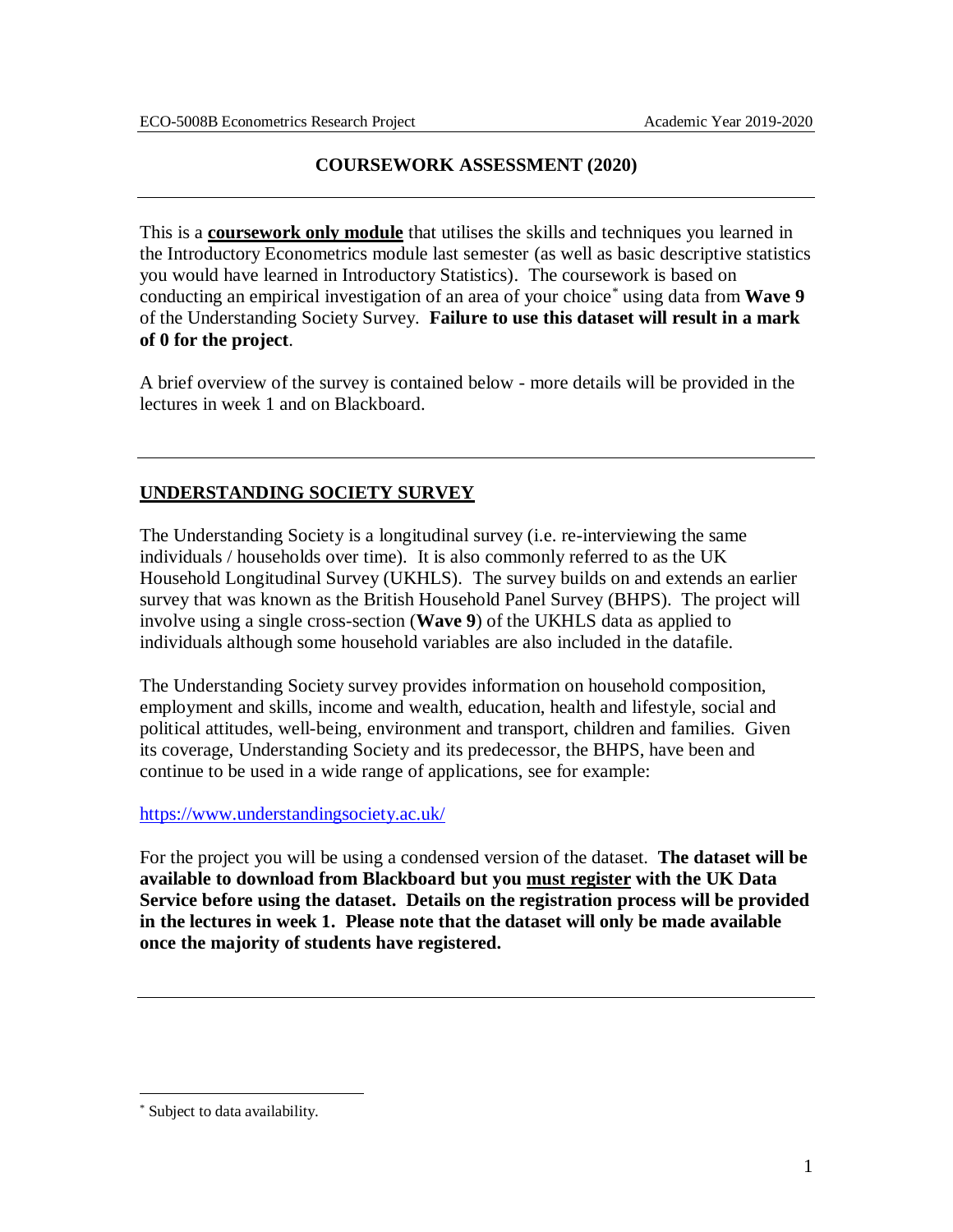## **ASSESSMENT DETAILS**

## **Preliminary Project Proposal (formative assessment). Deadline Thursday 30th January 2020 (in-class submission).**

You have the opportunity to prepare a preliminary project proposal. The preliminary proposal will include title (topic area), a list of variables and estimation technique(s). A template for you to use will be made available.

**Project Proposal (summative assessment – 20%). Deadline 3pm Wednesday 12 th February 2020 (Blackboard submission).**

A project proposal will be submitted which will count for **20%** of the final mark for the module. A template for you to use will be made available.

**Data Management and Preliminary Analysis (formative assessment). Deadline Thursday 19 th March 2020 (in-class submission).** 

You will produce a brief document that includes descriptive and graphical analysis of variables being used for your chosen topic. The style of this document will resemble what is typically included in a research report / academic article.

**Individual Econometric Project (summative assessment - 80%). Deadline 3pm Wednesday 6 th May 2020 (Blackboard submission).**

An **individual econometric project** will count for **80%** of the final mark for this module. Your econometric work is to be carried out using **STATA**. Word count 4,000. A suggested outline for the project is provided below and sample projects can be found on the Norwich Economic Papers series (however please note that some of these examples use different statistical software).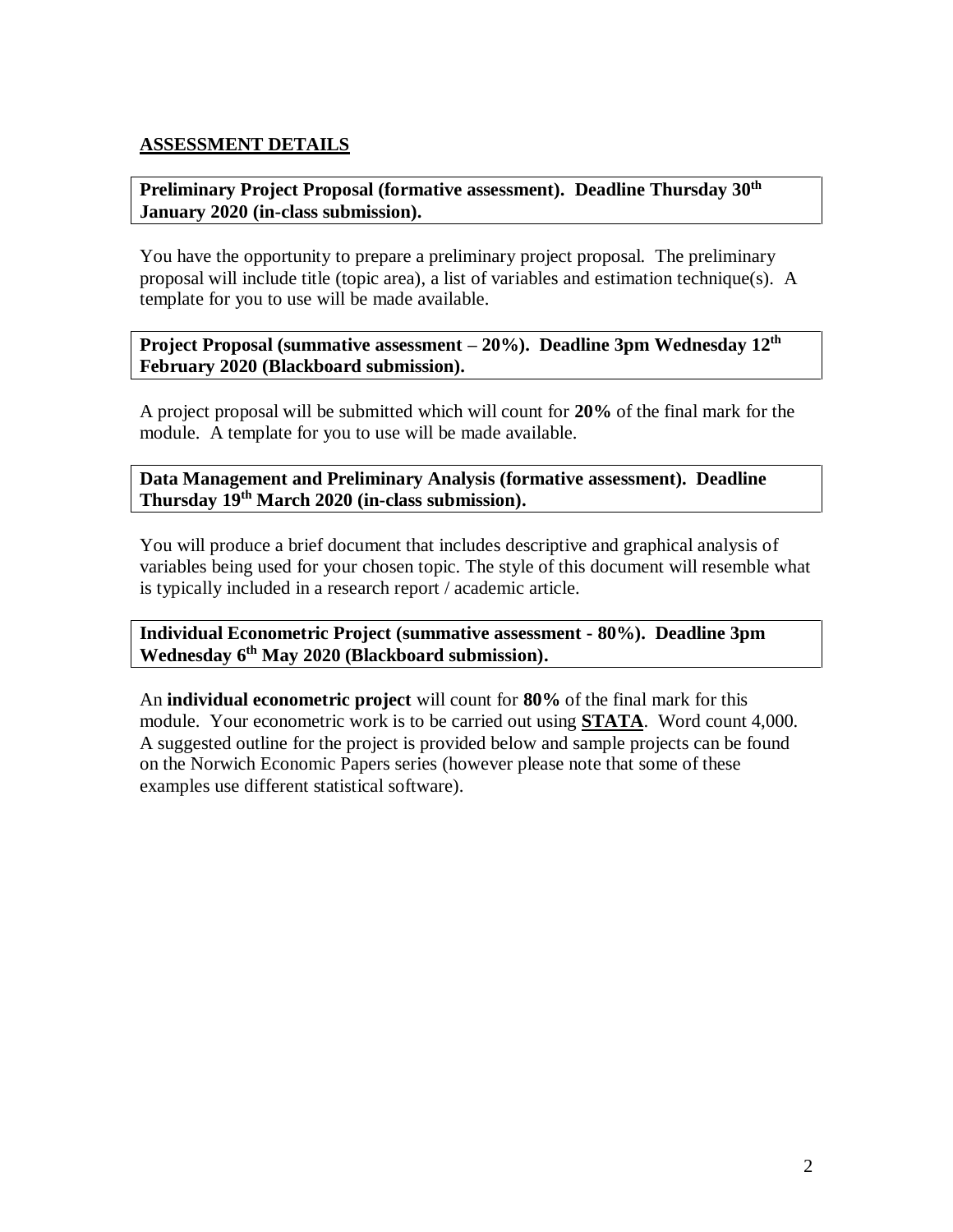#### **SUGGESTED OUTLINE OF THE FINAL PROJECT**

### • **Introduction**

State clearly the research question you are investigating. Indicate how you approach the problem (outline the structure of your answer).

### • **Background (Literature Review)**

Describe the underlying theory (if applicable) and findings of important related literature. Identify any original contribution you believe your study could make.

### • **Model**

You must centre your project on one or a number of relationships / propositions suitable for statistical estimation and/or testing. This should be related to relevant theory (where appropriate). In this section you should write out the regression equation / model you will be estimating.

### • **Data**

Carefully define your variables; include a list of expected signs and a table of descriptive statistics. Some preliminary charts and diagrams should also be included.

### • **Empirical Analysis**

The analysis of the results is a key stage of the study. It involves estimating an initial model or models, performing appropriate diagnostic tests, reformulating and re-estimating, conducting tests of hypothesis and, finally, prediction and policy implications. You should consider including a comparative table of results (in terms of different estimation methods, different samples and / or variables) - basically whatever you think is appropriate given the research topic/question you are considering. Make sure the results are interpreted appropriately.

#### • **Conclusion**

Summarise your findings and discuss their implications (e.g. are there any policy implications associated with your results?). Discuss the limitations of the work you have carried out and scope for further work.

## • **Bibliography**

Properly cite your references. This must conform to Harvard Style.

#### • **Presentation**

Please give consideration to the readability of your project e.g. the formatting of tables, figures, equations and regression output. I would expect you to include the main figures/tables/equations etc. within the main body of the project. Additional figures and tables can be included in an appendix (which will not count towards the word count) but remember your marker will not necessarily look at the material in the appendix, so use it wisely!

## • **Appendix**

You must include a do-file of all the commands used in producing the work associated with your project. You can also use the appendix to include additional material, such as additional regressions run or regression output from STATA.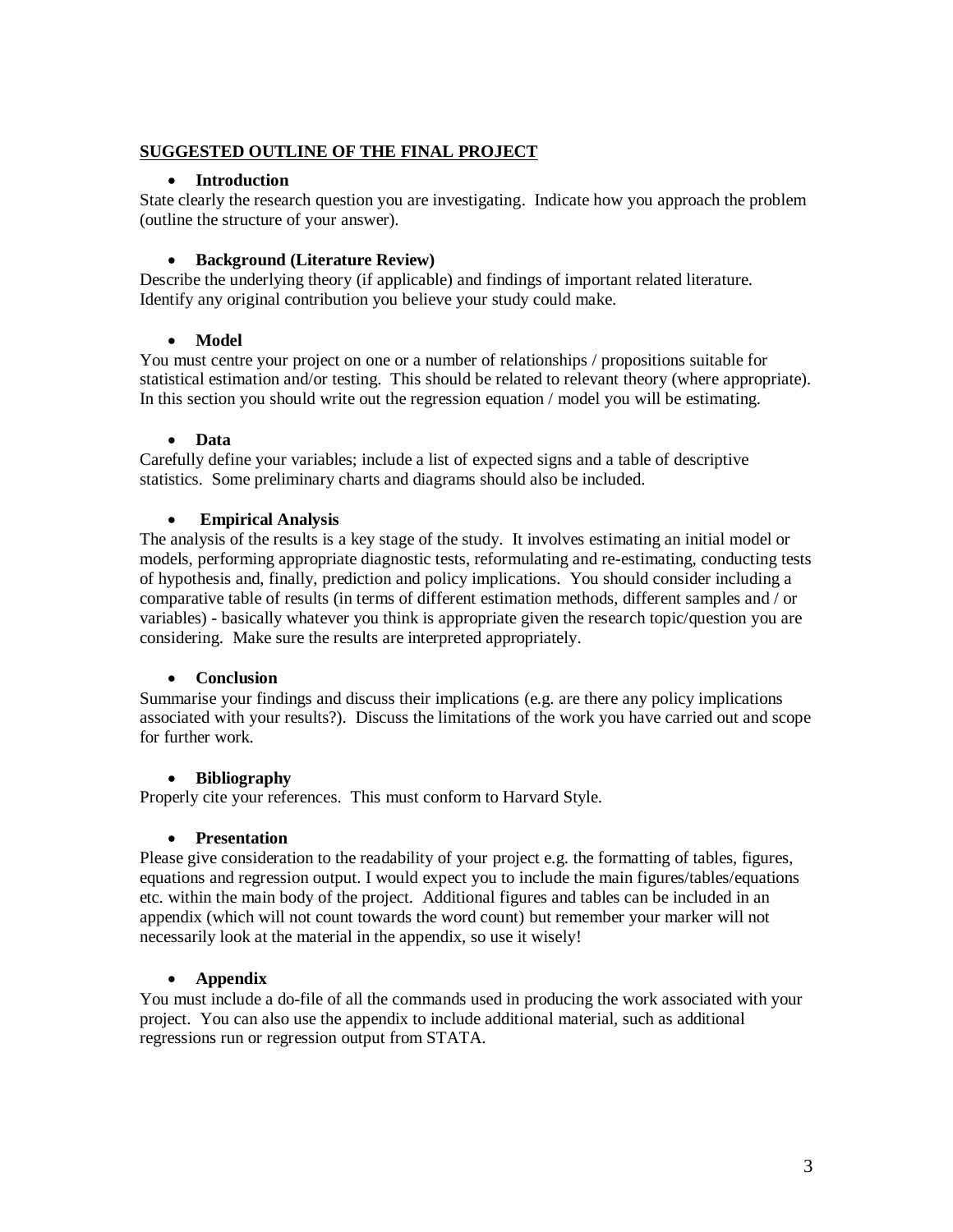# **Preliminary Advice**

# • **Start Early**

Think about some potential topics you might be interested in NOW. Try not to luxuriate in the comfort of having a deadline which at this stage is almost 4 months away.

# • **Be Realistic**

Use bibliographic sources and online databases to obtain relevant articles. Be realistic in the number of references used (textbooks, journal articles, working papers, articles in the FT, Economist, etc). Avoid referencing tabloid newspapers.

## • **Make the Best Use of Previous Academic Literature**

Use these references to identify approaches, both in terms of the estimation methods used but more specifically in the choice of variables. This will provide you with an idea of the most appropriate variables that have been used in previous studies.

# • **Effective and Efficient**

Try to work effectively. It is often good practice to make a list of tasks to be carried out before sitting down at the computer – this will enable you to work more efficiently.

# • **Be Prepared**

Be prepared to spend a long time with the data, both in terms of preparing the dataset and the statistical analysis (unfortunately this is inevitable). Try not to lose the original datafile just in case things go wrong! Also, you may have to compromise on your topic choice, or choice of variables, depending on data availability. Save your work regularly (and save to multiple locations)!

## • **Persevere**

The skills you develop in this module **WILL** be useful!